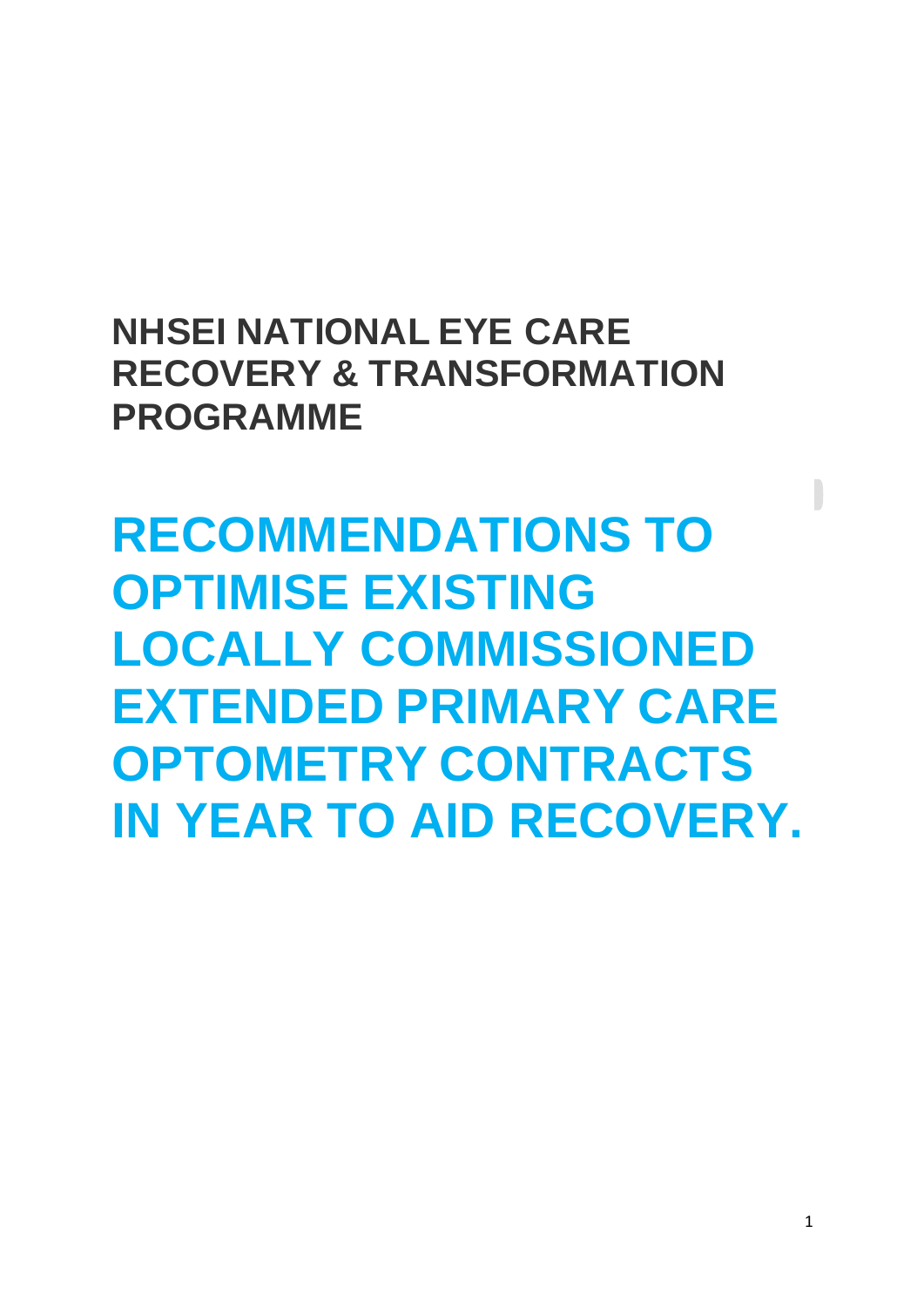## **DRAFT Guidance**

### **Version 1.1 Draft 1 December 2021**

Version Control

| Version | Date     | <b>Change Description</b> |                                |
|---------|----------|---------------------------|--------------------------------|
| 1.0     | 1/12/21  | Creation of document      | Andrew Byrne & Zoe<br>Richmond |
| 1.1     | 15/12/21 | Internal agreement        |                                |
| 1.2     | 09/02/22 | <b>Review</b>             | Mary Liyanage & Mo Khan        |
| 1.3     | 14/02/22 | <b>Issued</b>             | <b>Andy Byrne</b>              |

# **Contents**

| 4.1 Urgent Eye Care Services. (MECS, CUES, PEARS or local equivalent) 5 |  |
|-------------------------------------------------------------------------|--|
|                                                                         |  |
|                                                                         |  |
|                                                                         |  |
|                                                                         |  |
|                                                                         |  |
|                                                                         |  |
| Key Stakeholders for Engagement and Areas for Consideration 11          |  |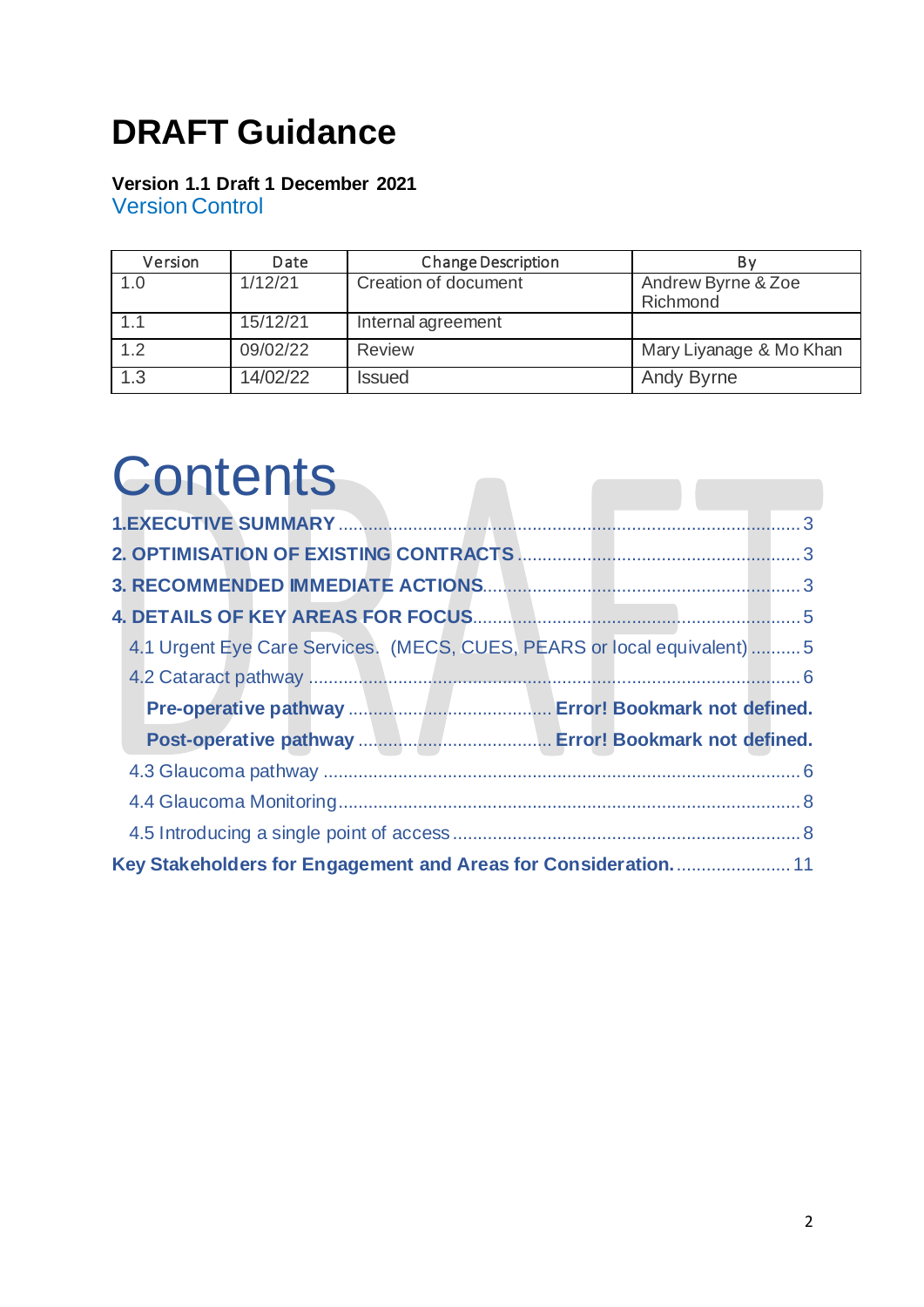#### **THIS DOCUMENT IS INTENDED FOR: COMMISSIONERS AND PROVIDERS INVOLVED IN THE COMMISSIONING AND PROVISION OF EYE CARE SERVICES (OPHTHALMOLOGY & OPTOMETRY).**

#### <span id="page-2-0"></span>1. **EXECUTIVE SUMMARY**

Along with many specialties, eye care services in England are under significant pressure. They must optimize all service provision to meet the needs of our population safely and sustainably.

The pandemic has compounded these pressures, with the need for immediate action to support the recovery of services and reduce the risk of severe visual loss in patients. This is especially true for long-term conditions like glaucoma, where existing hospital eye services struggle to meet follow-up needs and patients are at greater risk of avoidable sight loss. There is also an opportunity to transform eye care and enable service providers to meet the needs of our population with a focus on improving access and addressing health equity.

Service provision should be aligned to the Long-Term Plan (LTP) and the Planning guidance 2022/23 to support timely access to primary care and enable integrated working at neighbourhood and place level care settings. Primary eye care provides a coordinated and comprehensive service as part of the broader eye care delivery system, reducing pressure on the hospital eye services and benefiting patients and the wider NHS and should be utilised to support eye care services to meet local population needs.

The purpose of this paper is to request commissioners of eye care services and secondary care providers to review existing extended eye care contracts with primary care optometry and take actions, including variations to contracts that allow optimisation of current arrangements to assist with *both in-year and future* sustained recovery and enable a system approach to support delivery of eye care in appropriate patient care settings.

#### <span id="page-2-1"></span>**2. OPTIMISATION OF EXISTING CONTRACTS.**

<span id="page-2-2"></span>Improved utilisation of primary eye care provides a more convenient and accessible setting for patients. It helps manage the growing demand sustainably and mitigates the increasing strain on hospital eye services. It gives the patient greater continuity of care and improves patient experience and opportunity for self-care. This approach to supporting recovery makes optimal use of an existing sizeable primary eye care workforce, utilising first contact practitioners to manage low-risk patients with longterm conditions.

Most commissioning bodies in England already commission services that utilise the skills of primary care practitioners, that provide services beyond the sight testing service to support, manage and prioritise eye care patients. Many of these commissioned services are not fully utilised. Establishing new contracts for primary eye care services is time-consuming, but there are opportunities to improve the utilisation of the many existing contracts with little effort. With care navigation, referral triage and redirection, signposting, and discharge into the current primary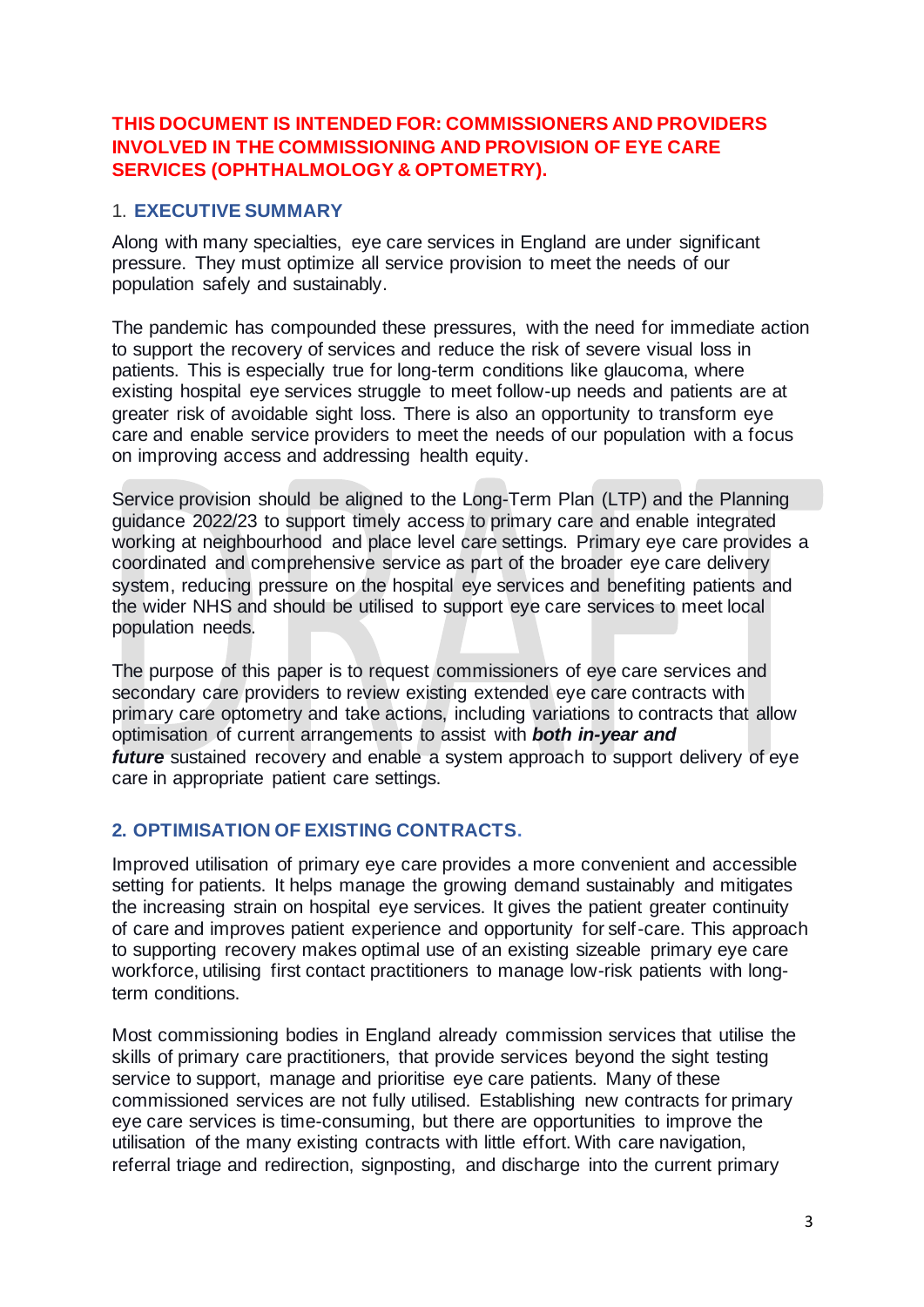care provision, capacity can be released rapidly from Hospital Eye Services and general practice with an opportunity to deliver immediate system benefit. *"A fundamental shift is required so that patients with suitable eye conditions are managed within primary care optometry; care is navigated away from other parts of primary or urgent care or redirected from hospital eye services, and only seen in / referred to the hospital if clinically necessary. This includes patients who are currently on regular follow-up plans within the hospital but who can be safely transferred to a service closer to home"*. (LOCSU)

Where existing contracts permit, commissioners are requested to:

- work with referrers, those directing patients to services (urgent and routine), and patients, to optimise use of first contact and referral filtering services in primary eye care.
- work with secondary care providers to:
- 1. Ensure risk stratification of patients has taken place to identify clinically appropriate patients suitable for transfer to qualified primary eye care providers for ongoing monitoring and, where appropriate, management.
- 2. Ensure transfer takes place at the earliest opportunity.

#### **3. RECOMMENDED IMMEDIATE ACTIONS**

- 1. **Review existing primary eye care contracts:** Ensure current contracts are fully serviced and utilised. Also, ensure pathways and signposting for the following areas are in place where extended primary care provision is contracted.
- Urgent Eye Care Services
- Cataract Pathway (both Pre- and Post-Operative)
- Glaucoma Filtering services (Repeat measures and Enhanced Case Finding)
- Glaucoma Monitoring
- 2. **Confirm current activity levels with primary eye care providers:** Work with primary eye care providers to understand current activity and work with primary eye care leads to ascertain possible scope for increased capacity and activity.
- 3. **Enabling all relevant eye care needs directed to primary care optometry service**: Where service provision exists, ensure first contact for all appropriate eye care-related problems is directed to the primary care optometry service. Ensure all care navigation and signposting services are aware of service provision and pathways and will direct suitable patients.
- 4. **Through risk stratification enable clinically appropriate patients to transfer to primary eye care**: Where there are monitoring and management services in primary eye care which are suitable for low-risk patients currently seen in the hospital eye care services, commissioners should work with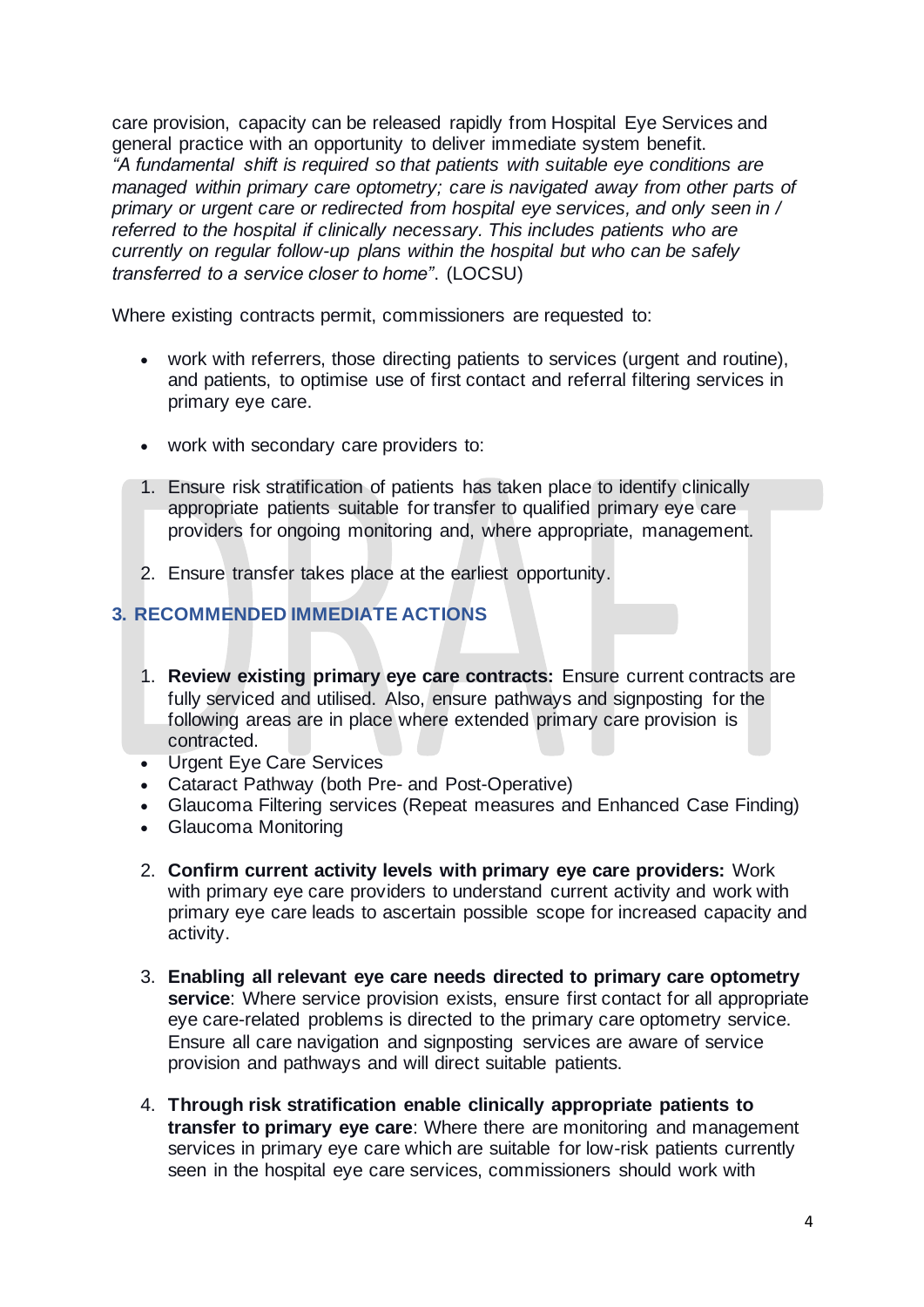hospital eye service providers to support their clinical teams to risk stratify their current patients to identify all clinically appropriate patients suitable for transfer to primary eye care. Care should be taken to ensure equity of access and quality of services.

- 5. **Enable rapid transfer of patient care:** Once patients suitable for transfer to primary eye care are identified, commissioners, hospital eye care services operational managers, and primary eye care providers should work together to ensure transfer of patients without delay.
- 6. **Support collaborative approach for primary eye care services and hospital eyecare services:** Monthly reviews of activity in extended primary eye care services should take place along with further regular identification of patients in hospital eye care services suitable for transfer to primary eye care.
- 7. **Enabling a single point of access approach**: Investigate implementing a Single Point of Access for eye care referrals as early as possible at the system or locality level. This may not be feasible within the current financial year; however, commissioners who do not already have this in place should consider the possible benefits to maximise the use of existing primary eye care contracts and locally available hospital eye care services capacity.

#### <span id="page-4-1"></span><span id="page-4-0"></span>**4. DETAILS OF KEY AREAS FOR FOCUS**

#### **4.1 Urgent Eye Care Services. (MECS, CUES, PEARS or local equivalent)**

There is comprehensive coverage for England for these extended optometry services but only limited utilisation of the full available capacity. A recent local audit of 14 established services in one of the regions within NHS England indicated that approximately 50% of primary, urgent eye care services were not delivering as much appropriate activity as they could, indicating that there is significant opportunity to increase activity appropriately through care navigation, signposting and referral triage/redirection into the optometry service.

This, in turn, will help to realise optimal outcomes for the system and patients.

**If the service already in place is not being fully utilised**, commissioners should work with their local optical committee, primary eye care service leads, and hospital eye care services to:

- 1. Agree on a process for care navigation and referral triage / redirection to the primary eyecare urgent service from their hospital eye care services emergency departments, Minor Injuries Units, and A&Es.
- 2. Ensure the local NHS111 directory of services (DOS) team recognizes the primary care urgent eye care service provision and evidence signposting to the service within their DOS pathways.
- 3. Agree to pathways for care navigation and referral from general practice and non-participating optometry practices, general promotion of the optometry services.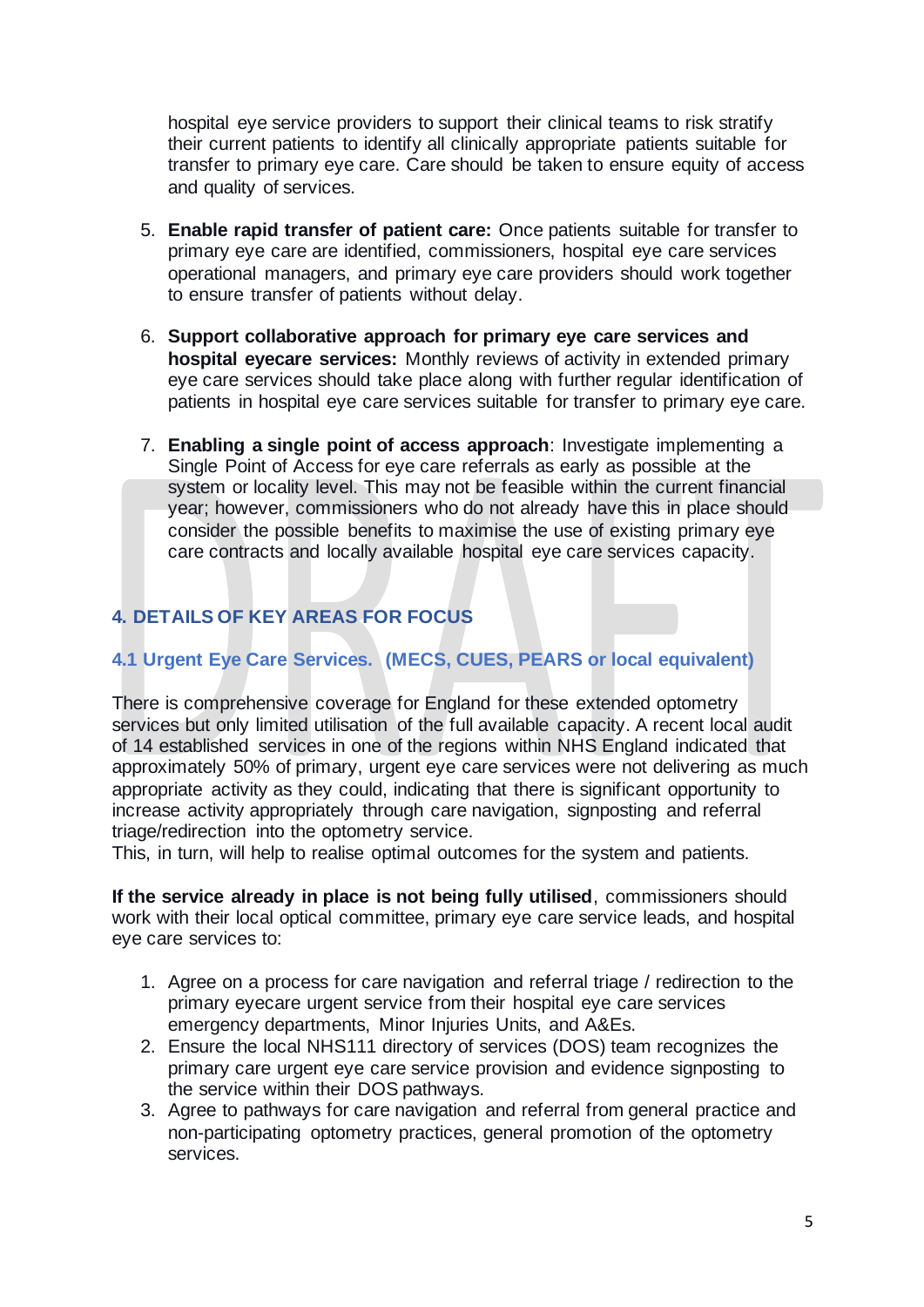- 4. Work with the local pharmacy committee to raise awareness of eye care service and agree to signposting arrangements from community pharmacies.
- 5. Agree on promotional material and information resources to support patient self-care and self-presentation to the primary eye care urgent service, where appropriate.
- 6. Ensure that the local pathway supports the management of postoperative complications (e.g., following cataract surgery) within primary eye care where clinically appropriate, to avoid a referral to the hospital eye care services / surgical provider or attendance at an A&E or eye casualty service. All complications should be reported to the surgical provider and arrangements for co-management and/or referral, where required.
- 7. Ensure all Optometrist Prescribers have access to FP10 NHS prescription forms.

The other, often overlooked, opportunity for improvement within a locally commissioned urgent eyecare pathway is maculopathy referral filtering. For services already utilising OCT and image sharing, patients typically presenting or referred to the hospital eye care services medical retina or urgent eye team for suspect wet AMD can be redirected to the local primary eyecare urgent service. Service evaluation suggests that 50% of people with suspected wet AMD would avoid a hospital appointment through urgent optometry service OCT referral refinement, releasing significant hospital eye care services capacity for those most in need of specialist intervention.

#### <span id="page-5-0"></span>**4.2 Cataract pathway**

<span id="page-5-1"></span>Pre-operative pathway

**All people identified with cataracts should have a sight-test and assessment in primary eye care before considering referral for surgery.** This will enable up-todate refractive and ocular medical status information to support referral, if warranted. This ensures that patients benefit from optimal refractive correction and that they engage with an eye care professional as part of shared decision-making, covering the risks and benefits of surgery and addressing key questions.

**Where there are extended services in place:** consideration need to enable a more detailed ocular examination, risk-benefit discussion, and shared decision-making discussion may occur, enabling further reduction in unnecessary referrals and providing a risk-stratified basis for direct listing from optometry referral.

Most cataracts are identified during a sight test. However, there are referrals for cataract surgery from other routes that would benefit from redirection into the primary care optometry service for referral refinement.

**If arrangements for redirection are not already in place**, commissioners should work with their Local Optical Committee, GPs, and local surgical providers to agree to a process for: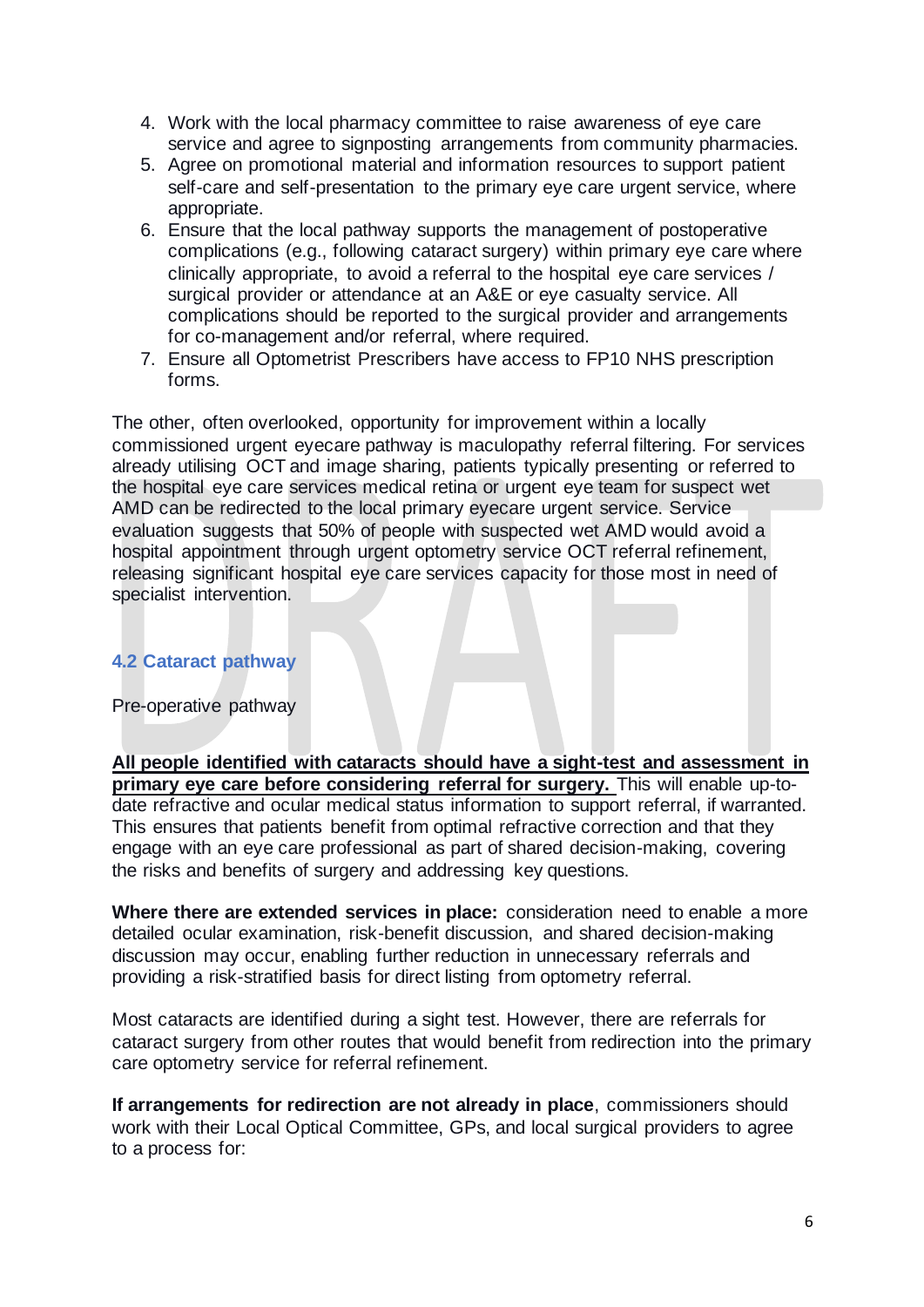- redirection of non-optometric referrals into optometry for a sight test if there are no extended services

- access into the extended optometry service from all referrers where there are extended services,

#### Post-operative pathway

Existing services show that up to 85% of all cataract operations are suitable for primary eye care and do not need hospital eye care services post-operative appointments. These are patients with no significant intraoperative complications and no unstable serious ocular comorbidities that need an extra post-operative hospital eye care services appointment.

#### **Key action points relating to optimising current services:**

- Clarify what percentage of patients are currently discharged to primary eyecare following cataract surgery and seek to increase this percentage. The NECRTP believes 80% is a realistic target for most trusts.
- There should be a mechanism for the return of the key postop data for the national NOD audit i.e., best correct visual acuity and refractive error, to the surgical provider.
- Ensure the local pathway supports the management of postoperative complications (e.g. following cataract surgery) within primary eye care where clinically appropriate, to avoid a referral to the hospital eye care services, either within an extended post-operative cataract service or through the optometry urgent eye care service.
- All significant post-operative complications should be reported to the surgical provider and arrangements in place for co-management and / or referral, where required.

#### **4.3 Glaucoma pathway**

#### **Referral filtering**

The [NICE guidance for glaucoma NG81](https://www.nice.org.uk/guidance/ng81/chapter/Recommendations#case-finding) recommended referral filtering in primary eye care to deflect avoidable referrals to the hospital eye care services. Repeat readings (RR) pathway allows the sight testing optometrist to repeat diagnostic tests to confirm the risk of disease, and enhanced case finding (ECF) allows an enhanced level of case-finding, including assessment of the optic nerve for people not suitable for RR. For areas with a simple RR service alone, commissioners should investigate incorporating into the contract\* the added benefit of glaucoma ECF, as recommended by NICE, to further improve referral filtering to encompass most patients.

The ECF pathway can receive referrals for:

- Raised IOP / suspect visual fields found at sight test by a practice not participating in the local RR service
- Suspicious signs/damage to the optic nerve head

#### **Key action points relating to optimising current services:**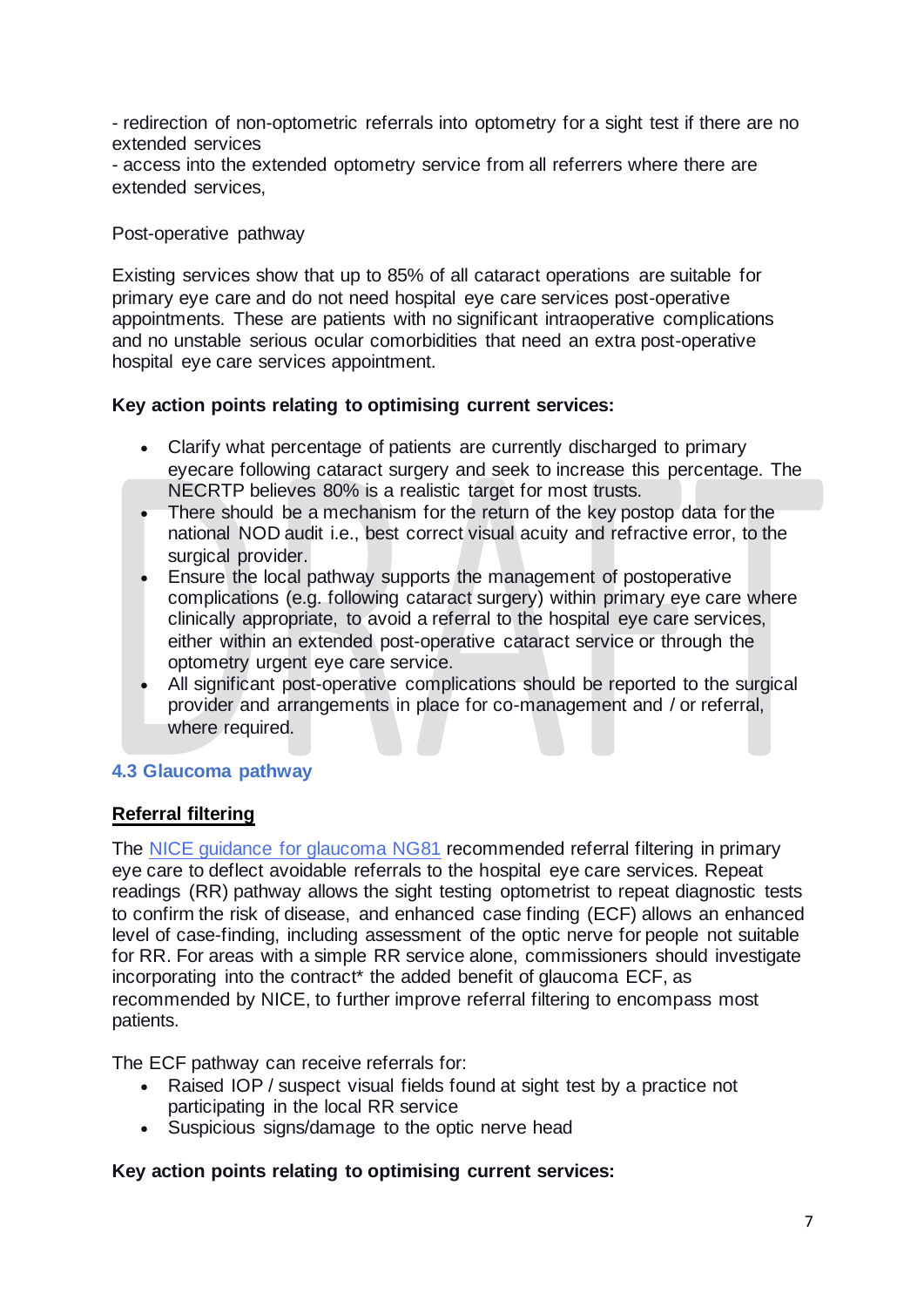- Commissioners should work with local providers and clinicians to agree to a process for redirecting referrals into the locally commissioned primary eyecare glaucoma filtering service.
- Enable redirection of referrals following Diabetic Retinopathy Screening [\(Glaucoma-ECF-in-Leeds-case-study\\_final.pdf \(locsu.co.uk\)\)](https://www.locsu.co.uk/wp-content/uploads/2020/11/Glaucoma-ECF-in-Leeds-case-study_final.pdf).
- Where RR & ECF are commissioned, determine whether this includes referrals following DRS and, if not, work with the LOC and local trust to understand how many hospital eye care services appointments this intervention might save locally.

The data from Leeds is based on low activity but found 82% of referrals from the DRS were avoided.

\*Note: the clinical workup within ECF is significantly greater than RR, and a reasonable fee would need to be agreed. If further evidence is required locally to justify this, since ECF is deliverable on optometrist core competency (2. [Competencies and Qualification Summary Table 211021 Final -](https://future.nhs.uk/NationalEyeCareHub/view?objectId=116447877) Eye Care Hub - [FutureNHS Collaboration Platform](https://future.nhs.uk/NationalEyeCareHub/view?objectId=116447877) a pilot pathway could be implemented at pace to build the evidence base for the local case for change.

#### <span id="page-7-0"></span>**4.4 Glaucoma Monitoring**

<span id="page-7-1"></span>People with a diagnosis of glaucoma (or glaucoma-related condition) with a low risk of progression can be appropriately managed in Optometry.

The lowest risk patients (those with a diagnosis of glaucoma suspect or ocular hypertension [OHT]) can be monitored by primary care optometrists following a management plan, while those with a higher risk of progression can be managed autonomously by optometrists with the relevant qualifications (where available) or within a consultant-led service utilising remote/virtual review of clinical data.

#### **Key action points relating to optimising current services:**

#### Diagnostic requests

In areas where there is a commissioned ocular hypertension (OHT) / glaucoma monitoring service delivered in primary eyecare:

- Commissioners should work with their LOC and local trusts to explore the utilisation of this pathway for glaucoma (or other) "diagnostic requests."
- The optometrist can review these, making a decision in line with hospital eye care services-advised parameters, or can be reviewed remotely by the hospital eye care services team if images and information can be shared.
- Optical practice acts as a local community diagnostic centre supplemented by remote consultations from the hospital eye care services as required.

Support recovery of service: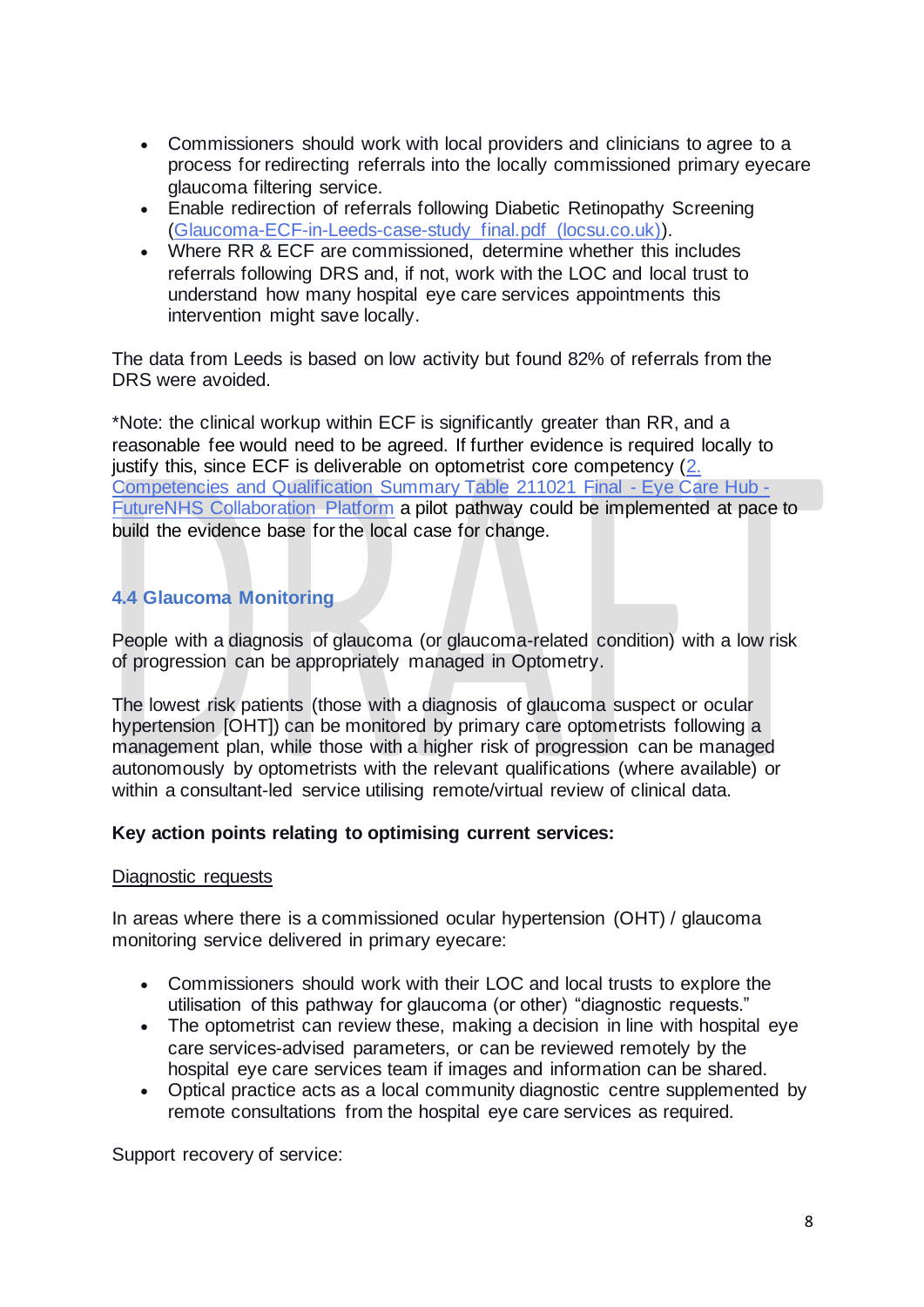This approach is helpful in support of the hospital eye care services backlog of patients experiencing long delays for new or follow-up appointments but can also be incorporated into the ongoing delivery of glaucoma.

The local need will inform the request, but examples include:

- History & symptoms drop compliance and applanation tonometry only for glaucoma monitoring.
- IOP, visual fields, Van Herrick test (or anterior segment (AS) OCT where available), and imaging / OCT of the optic nerve for glaucoma first appointment
- visual acuity, imaging, and OCT of the optic nerve for stable OHT or glaucoma monitoring

#### Monitoring:

Where there are established primary eye care OHT and glaucoma monitoring services, these can be significantly underutilised, with the hospital eye service not robustly identifying a low-risk cohort from their caseload and making the transfer.

Where these extended primary eye care glaucoma services exist, commissioners should work with local trusts and LOCs to ensure an agreed risk-based cut-off for identifying suitable patients and support trusts to review and transfer patients, with regular continuing review going forward.

#### **4.5 Introducing a single point of access**

There is an increasing range of locally commissioned extended services delivered by primary eye care professionals in their optometric practices. However, the uptake or usage is often not optimised. In several areas, commissioners, local optometrists, and trust teams have worked together to introduce a single point of access (SPoA). An SPoA provides a complete service of triage covering routine and urgent referrals supported, as required, by hospital eye care services.

Depending on the model chosen, some or all referrals are either encouraged or, in some cases, mandated to pass through the optometry-led SPoA.

#### **Possible opportunities:**

**Appropriate referral approach:** Referrals are received and triaged by primary care optometrists, using protocols agreed by the local lead ophthalmologist(s) and clinical lead optometrist(s), to assess and direct the outcome: booked into the appropriate clinic; rejected with advice (if unnecessary); or diverted to more appropriate community or primary eye care services, including the extended services described above.

**Enable timely review:** The triaging optometrists understand the local service availability in primary, community, and hospital eye care and use the agreed triage protocols and eRS to ensure, where a hospital appointment is needed, the timing and clinic type are chosen well to ensure timely specialist care.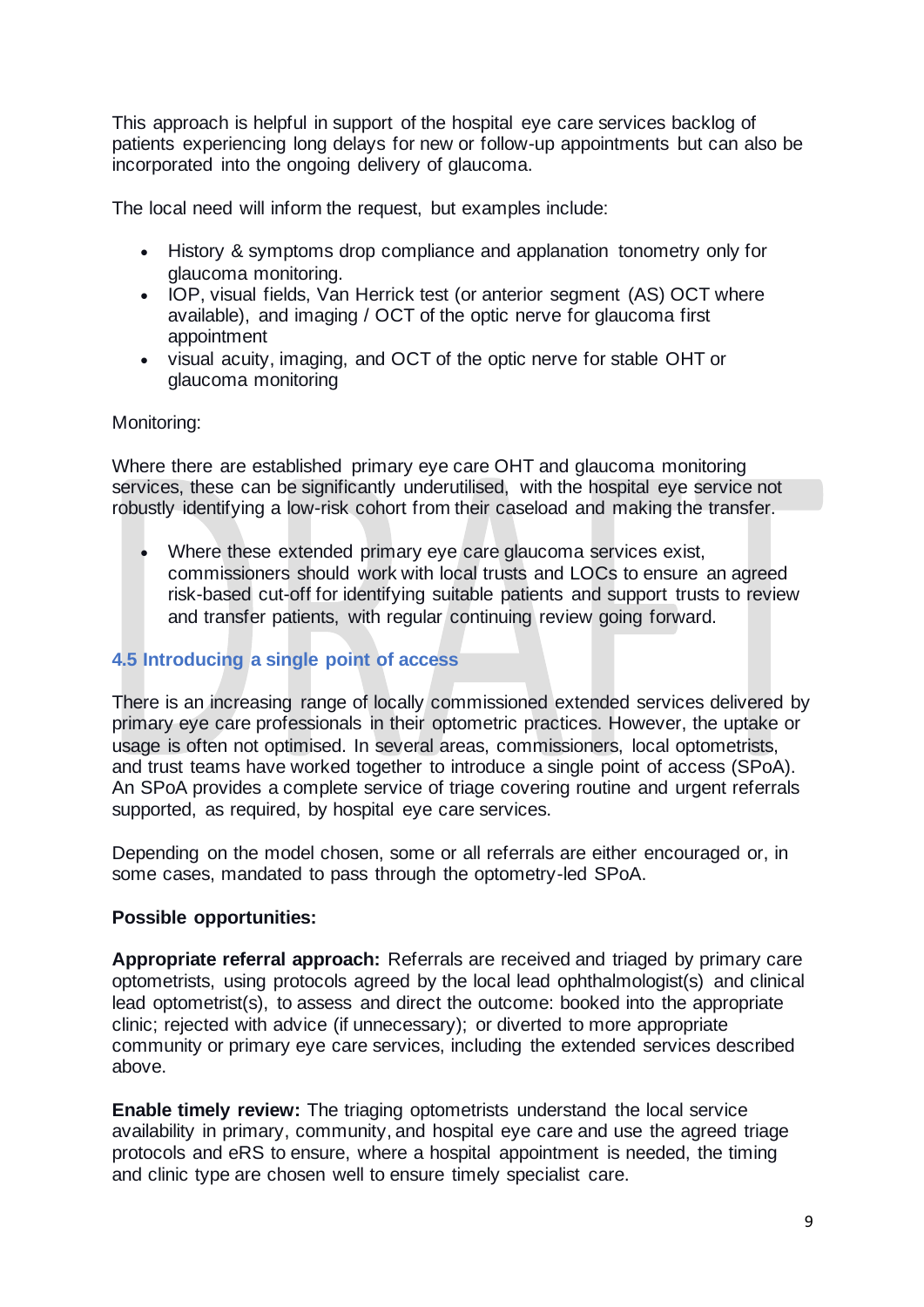**Access for opinion and feedback:** Local arrangements should be made to ensure access to ophthalmologist opinion for occasional uncertainties in triage, although suitable protocols eliminate the need for this to be very often. Triagers can develop their skills further through regular peer review discussions on decisions and regular data on outcomes of referrals.

For an SPoA to have an impact, there needs to be a minimum core extended primary eye care service available so that there is somewhere to divert referrals to – the minimum core being glaucoma RR, preoperative cataract assessment and urgent eye care.

Please See Case Study Paper sent with this Document.

#### <span id="page-9-0"></span>**For further information and support on please contact us on [nhsi.eyecare](mailto:nhsi.eyecare-transformation@nhs.net)[transformation@nhs.net](mailto:nhsi.eyecare-transformation@nhs.net)**